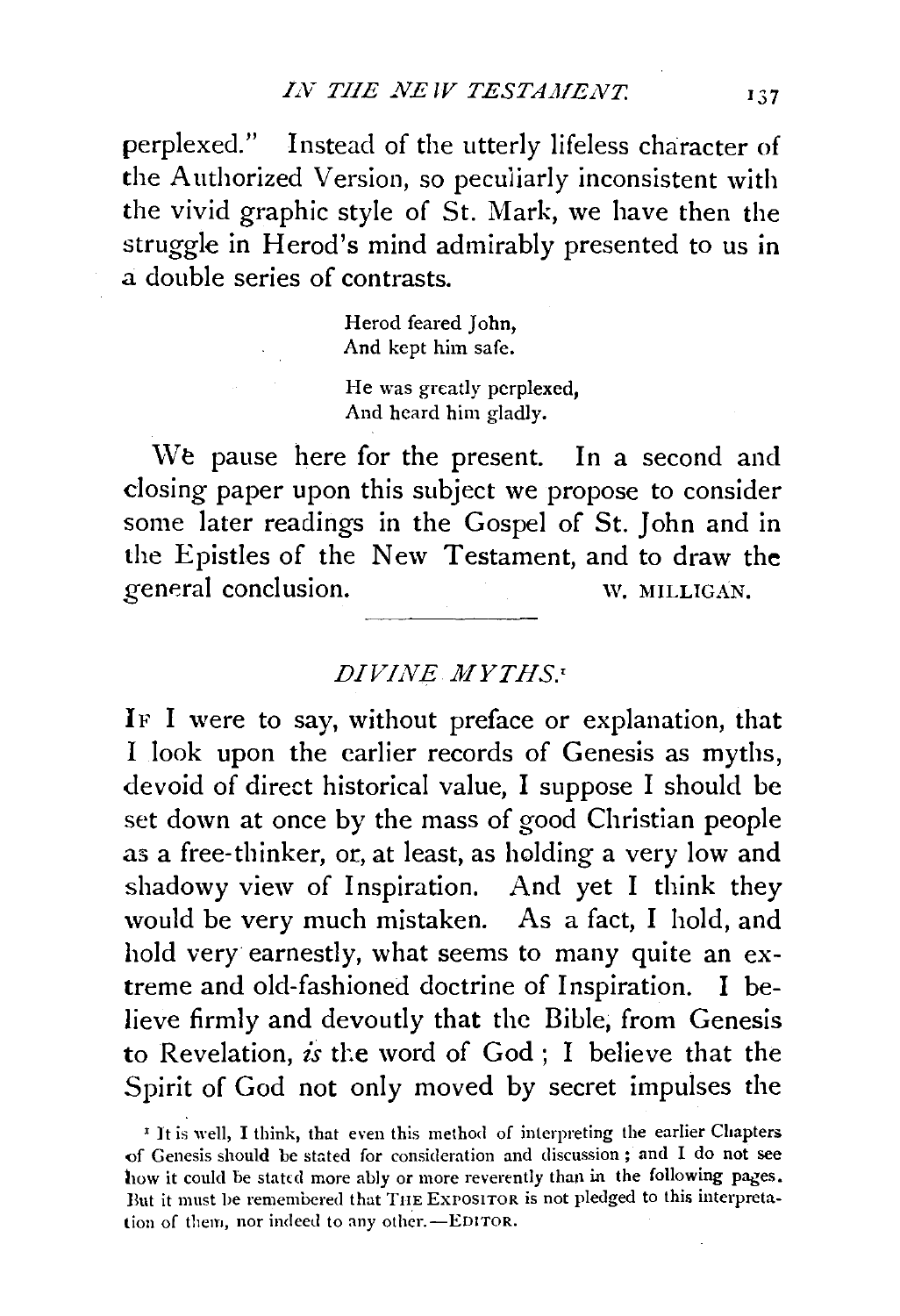minds of the sacred writers, but also overruled to  $\alpha$ great extent the *ipsissima verba* of Holy Writ. And nowhere do I feel (rightly or wrongly) the Divine inspiration more strongly and pervadingly than in the early records of Genesis: every sentence (as St. Augustine says) contains a mystery. And yet I do regard these records as myths; and I think that all the efforts made, and still being made, to reconcile their statements with history and with science are only so much earnestness and ingenuity thrown away. This is my position, and I know it will seem very strange and very shocking to many, perhaps to most. All I ask is to be allowed to shew, if I can, with such poor skill as I have, that it is a tenable position for a loyal Christian to hold. In my own private opinion, which I do not in the least wish to force upon any one else, it is also the only really defensible position which the believer can take up against modern assaults upon the Bible. I will set forth my argument briefly in the following form.

I. There is a Divine and there is a human element in.the Bible.

2. The Divine is constant; the human is variable. because adapted to the varying intelligence, to the changing cast of thought, of successive ages.

3· The human element in Scripture follows the general laws of historical development, both in matter and in form. In other words, the Divine Inspiration seized upon that form of literature which commended itself to the intelligence of the particular age, and made use of it as a vehicle of sacred truth.

4· The most archaic form in which human intelligence has spontaneously and legitimately clothed itself is the myth.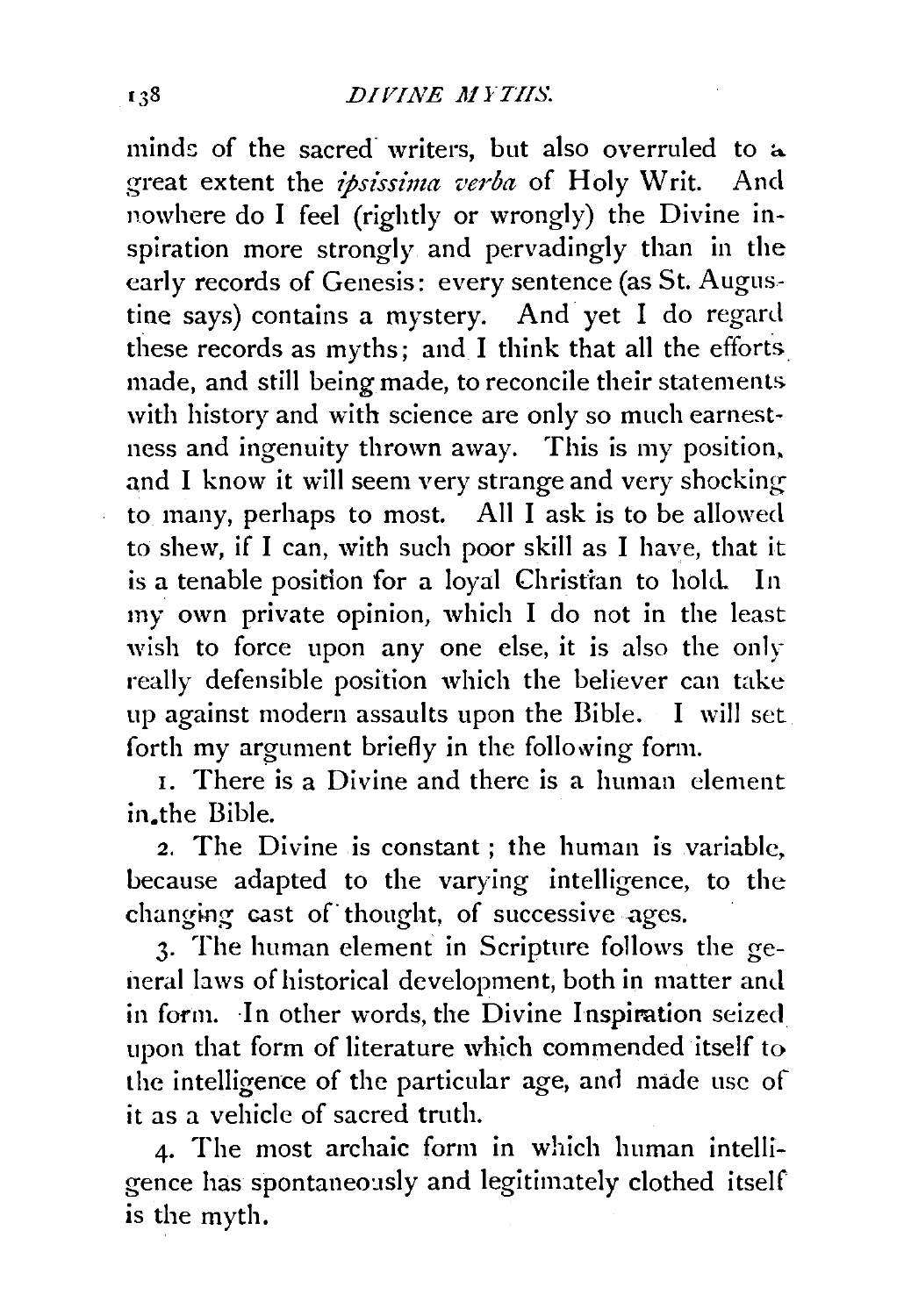5· The myth, therefore, is found at the beginning of sacred, as of all other, history.

6. The myth has its own place, beauty, and truth (though not historic), even in secular literature: much more, when inspired, it is an admirable vehicle of moral and spiritual teaching.

It is necessary, first of all, to dwell a little upon the *Jorm* which the sacred writings take as they stand in the Old Testament. The form which literary productions (or their oral equivalents) take varies immensely with the age and the country. To this day, in many parts of the East, amusement, instruction, information, are conveyed in the form of stories. The Book of Job is (according to one received opinion) the inspired example of this kind of literature. It is a sacred drama, which does not hesitate to introduce the Divine Being Himself as an actor and speaker, and to put words into his mouth-words which are strictly conformable to the tone of thought and knowledge of nature (such as it was) which then prevailed. I do not think it in the least irreverent, considering as I do the Book of Job to be one of the most Divine of the Divine writings, to say that it is *in form* a religious drama of the most primitive style, such as commended itself to the best and truest intelligence of that far- off age as the natural vehicle of religious truth. At any rate, I am justified by the known opinion of many most orthodox Divines in saying that the Book of Job is *in form* such a fiction as we couid not imagine in any Christian writer, even in an inspired apostle.

Again, the writings of Solomon are in their form strictly conformed to the mind of his age. It is hard for the most ·devout modern mind to understand how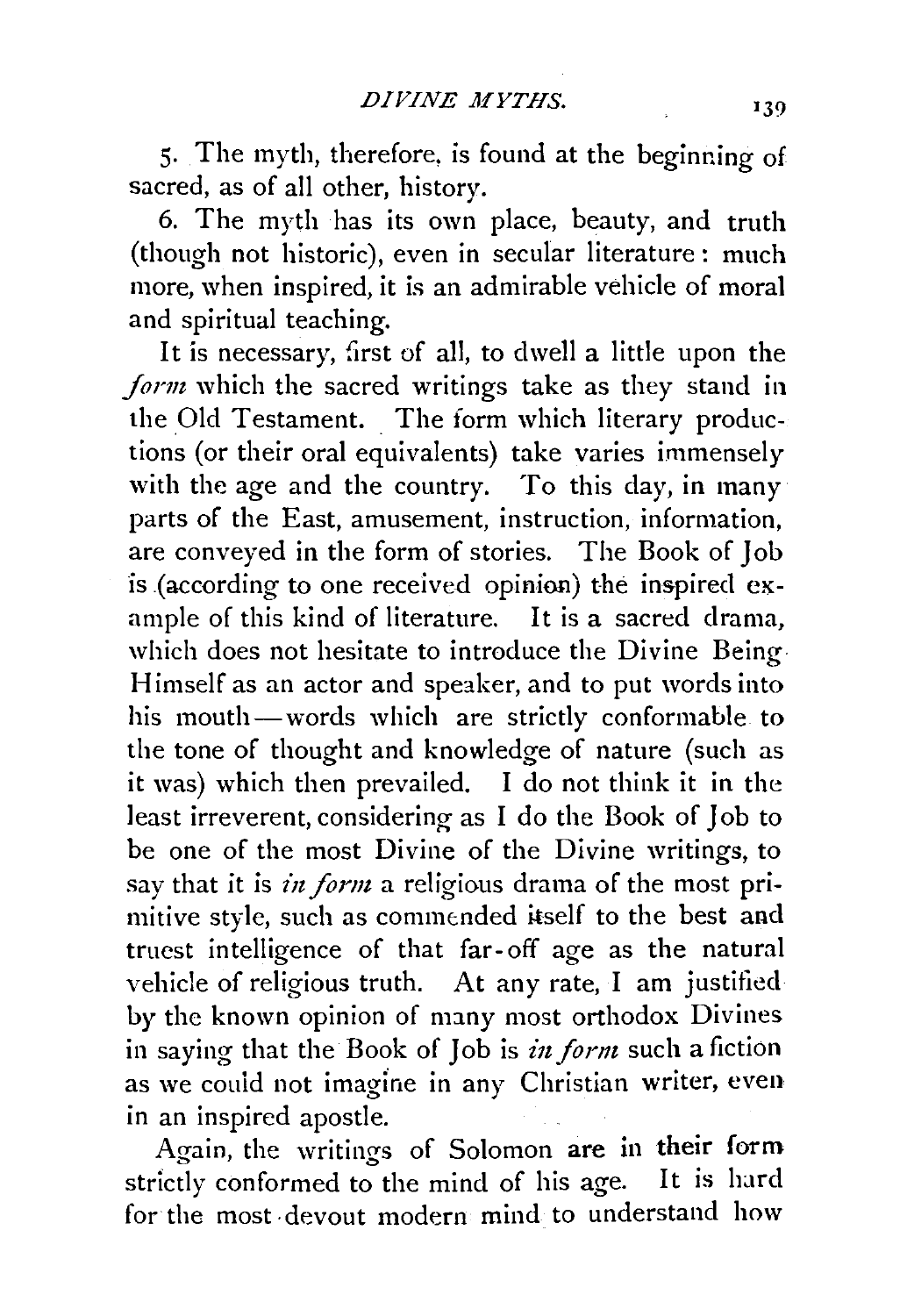an inner inspiration can be united with so strange an outward form as that presented by the Book of Proverbs. Still more strange it might seem that Divine truth should hide itself beneath the impassioned words of an antique love-song. Yet good Christians accept this, and rightly feel that the form so strange to us was in perfect harmony with the tone of mind of a period at once rude and artificial, highly civilized on some lines, hardly removed from barbarism on others. I need not speak of the poetry which forms so large a portion of the Old Testament, because there is nothing strange to *us* in that. In this respect we are more akin to the Old Testament writers than the apostles themselves. The poetry of the ancient Scriptures disappears almost entirely in the Septuagint (and the same is largely true of the Vulgate), but it reappears marvellously in our Authorized Version.

Now what does this come to? That, just as God adapted his permissions and even his commands to the slowly-rising moral sense of the people, so He chose as. the vehicle of Divine instruction just that outward form-of history, drama, poetry, proverb, love-songwhich arose spontaneously out of the intellectual character of the age. Is it not all in keeping? Is it not just what we should expect of Him who, even in matters of moral import, took men as He found them and *made the best of them ?* 

If, then, we find specimens of all other literary forms (however unlikely) among the sacred writings, why not of the myth too ? All other history runs up into myth; why not the sacred history ?

Let us ask ourselves *why* we find myths at the beginning of all history. Was it that men were liars then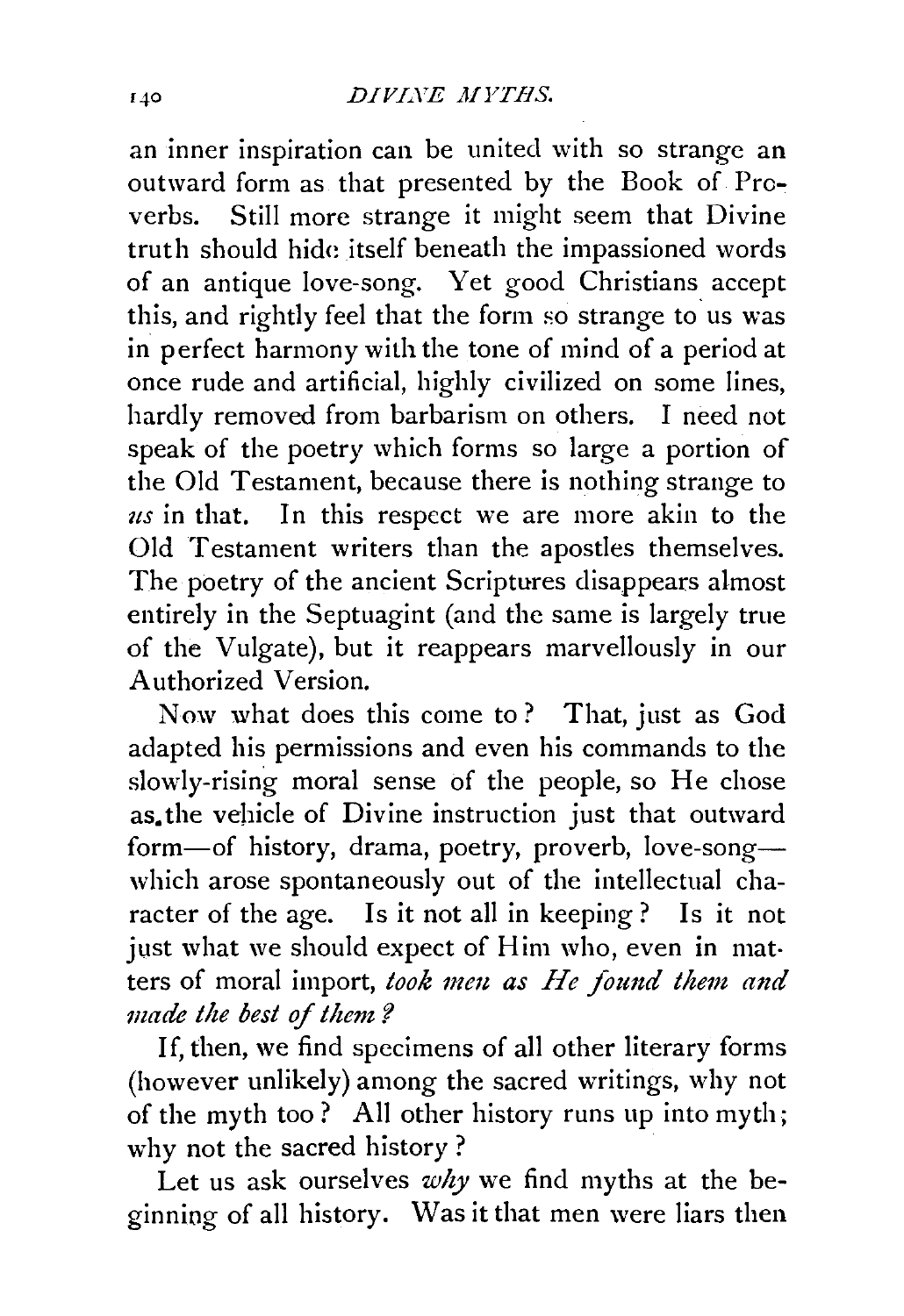more than afterwards? Was it that they had any thought to deceive, or any purpose in deceiving? Modern criticism has banished any such idea. There is nothing disreputable about a genuine myth. It was simply the spontaneous growth of its age. It was the form which the truth of those days naturally assumed, for every genuine myth contains *some* germ of truth, historical, natural, or moral. Sometimes it was a con~ viction of certain past facts ; sometimes a yearning after a possible future ; sometimes a picturesque reading of natural phenomena, which embodied itself in the myth. But at any rate there are two things which all will allow, since the days of Niebuhr, about myths. Ist. They are not " untrue," if " untrue " carries any sense of falsity or of contempt. 2nd. They are not "true," if "true" involves any assignable historical value. And so, in our more scientific histories, the myths are placed at the beginning; they are given for what they are worth, as standing in *some* relation to actual history, though *what* relation it is now impossible to say. All histories which are at all perfect begin in much the same way : they begin with individuals, either actual or symbolic, who built cities, founded families, migrated into new lands, gave the first impulse to some new growth of human industry, order, and civilization. . Some of these heroes of ancient story may have been existing personages, only shewing larger and grander through the mists of ages than in real life. But others (and these are the more frequent) are purely mythical, symbolic beings, in whom some popular tradition or belief or feeling, more or less true, has embodied itself. Those who have ever followed up a Devonshire river to its moorland source know exactly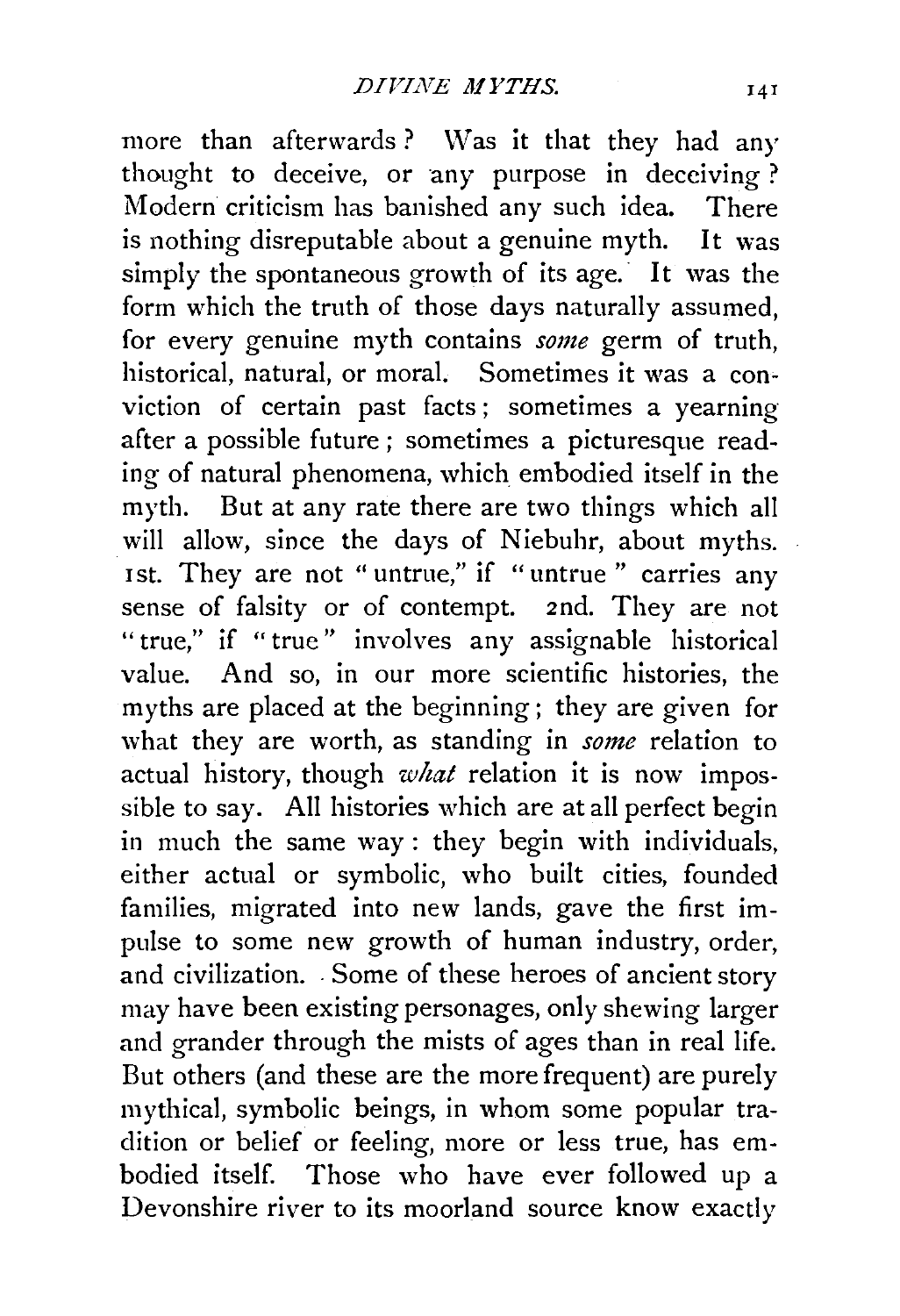what to expect from the next river they come upon. They recognize every one of its stages, as they track it upwards, and they know exactly what sort of scenery they are coming to, until they reach at last the little rivulet that runs among bogs and rushes beneath its turfy banks. So it is with histories of whatever nation. They run up through certain well-known and easilyrecognized stages, until they lose themselves as histories and assume the form of unhistoric myths. And I venture to believe that it is just the same in the sacred history. Every candid reader of the Bible will at least allow that it is so in appearance. Its records present the same stages, in the same order, as those of other histories. We cannot escape the comparison ; we cannot prevent thoughtful minds from perceiving the outwardly perfect analogy, both in position and in character, between the myths of other histories and the first chapters of Genesis. We may tell them it is wrong; we may say that the outward likeness, however irresistibly convincing in any other case, is entirely misleading here; we may contend that, while poetry, allegory, proverb, love-song, drama, are fitting forms for the embodiment of Divine truth, the myth is not and cannot be. But we are driving men into a painful and a dangerous dilemma: either they must give the lie to the most established conclusions of historical science, or else they must give up their faith in the Old Testament Scriptures altogether. In any other history we should say, without a moment's hesitation, that the stories of Adam and Eve, of Cain and Abel, and so on, were myths, such as were in every land the natural embodiment of truth and thought before history existed. We should say this, *not* because of their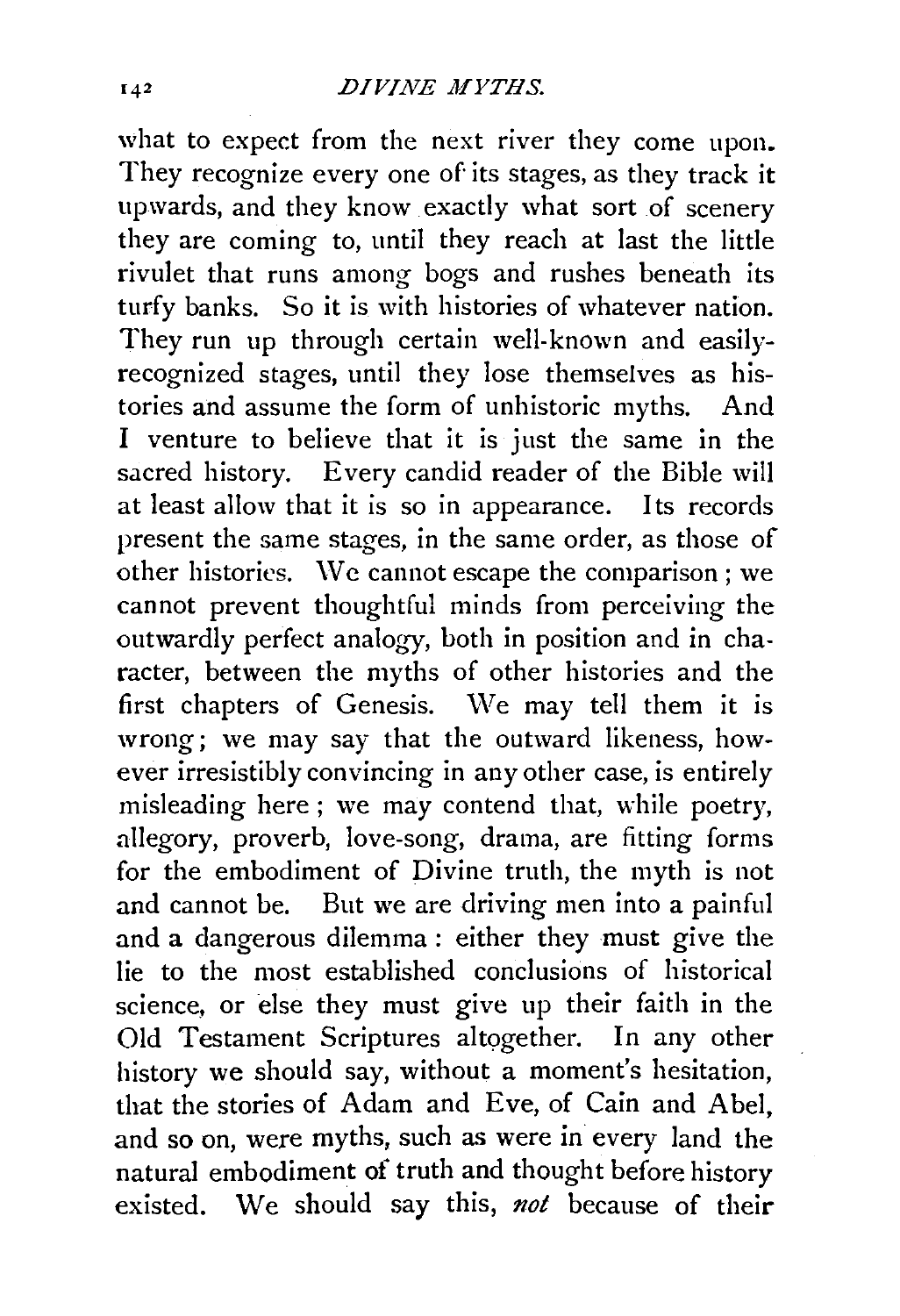supernatural element, but because the whole cast of these stories is essentially mythical. Now, this being certainly the case, it is also certain that we cannot preyent thoughtful minds from applying to the sacred writings the same canons which they apply to all other writings ; we cannot persuade them that what is palpably (in form) a myth is yet historically true, any more than we can persuade them that what is palpably poetry is to be understood as simple prose. What is it, then, which compels us to make this really hopeless attempt? .\Vhat holds us back from allowing that the early records of the Bible really are mythical? It is, no doubt, the fear, first, of disparaging these records themselves; second, of compromising later records. Let us look this fear in the face.

And, first, I say that for the highest purposes a myth may be, and often is, just as valuable as a history. Can the world produce from secular history anything that has been more valuable, more fruitful in noble thoughts and noble deeds, than the myth of Marcus Curtius, who leaped into the gulf in order to save his country? Who would dare to place that myth upon a lower level of worth than the later records of actual Roman history ? \ Vho is not glad that he has read it himself, glad that his boys should read it after him, glad that it remains to every generation a glorious example of that selfsacrificing heroism which lies latent in every age and in almost every heart of man ? What Christian is there that does not see in this myth an unconscious prophecy (inspired, we know not how, in heathen minds by the Spirit of God) of that one sufficient sacrifice, oblation, and satisfaction for the sins of the whole world once offered upon the Cross? To take another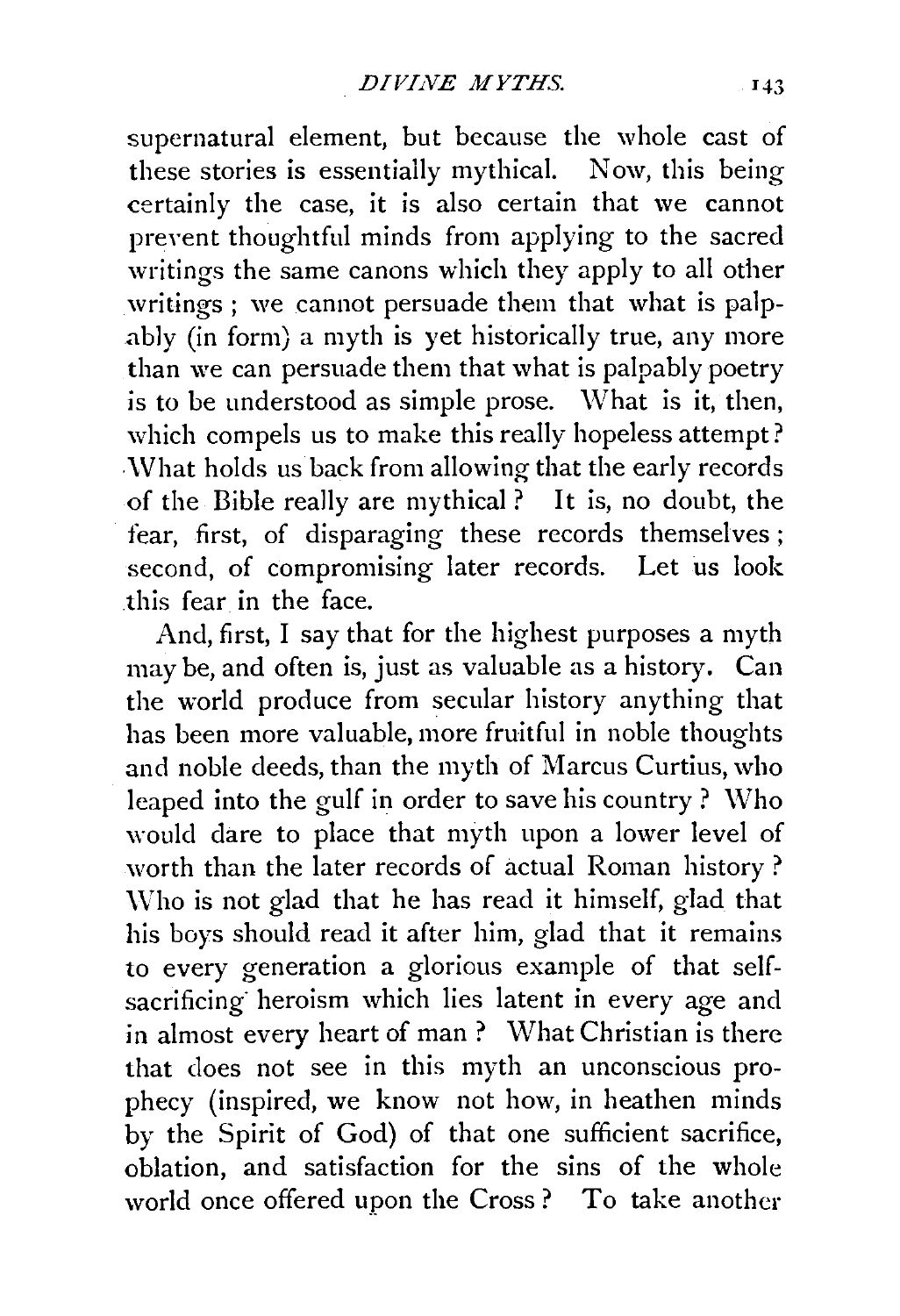example. Does the story of William Tell lose its value because historians pronounce it to be a myth ? Has it. therefore, done less to rid the world of tyrants, less to inspire the hearts of men with patient courage ? Does it make *any* practical difference, if it *was* a myth? It will surely be conceded that the moral value of a myth is at least as great as that of a real history; while undistinguished from the records of actual fact it is a wondrous history, full of example ; when distinguished, it becomes a beautiful parable, full of teaching. 1

I have said this much about secular myths in order to shew that they have a place of their own, not amongst the lies and falsities which have everywhere aped and obscured the truth, but amongst the spontaneous and innocent (and often most valuable) productions of human intelligence at a certain stage of its development. There was, I repeat, nothing disreputable about the myth ; it was the natural expression of the thoughts and beliefs of very early times. If subsequent ages mistook them for real histories, and were misled, that arose from the lack of science, and ought not to be visited upon the innocent myth.

This being granted, it seems to follow from the very character of the Old Testament writings that they should begin with myths. The same Divine Spirit who fearlessly seized upon all other forms (however apparently unsuitable) in which the thought of each succeeding age naturally clothed itself-that same

<sup>I</sup> I might add that the myth is not always devoid of historical value, although it is not history. I suppose that the story of Hengist and Horsa is a myth ; but if we take it as representing the state of things which led to the English conquest of Britain, we are probably as near the truth as we are ever likely to be. The Arthurian myth, on the other hand, seems to have no historical value at all, but its moral value will hardly be underrated in this day.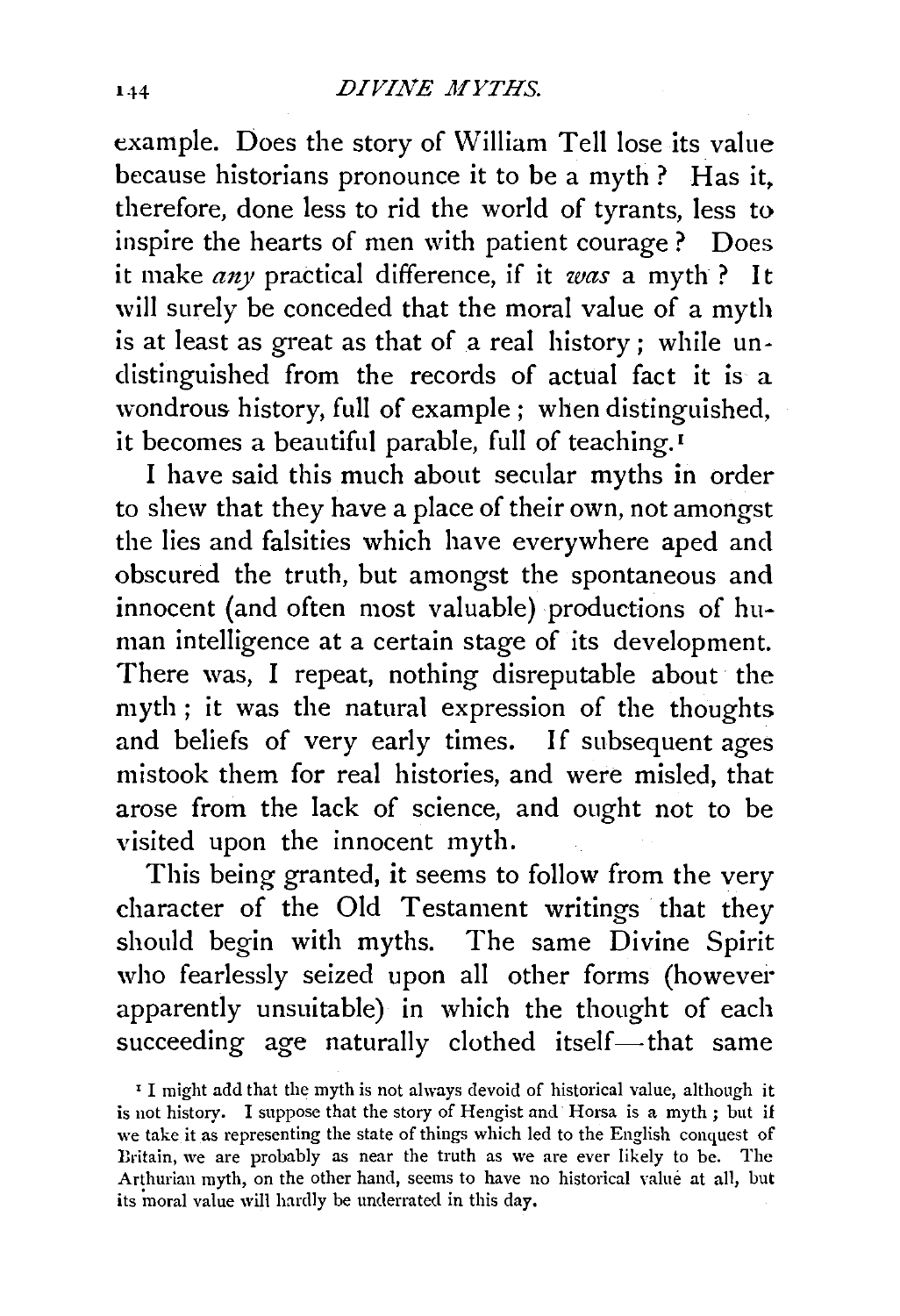Spirit, I hold, was not afraid to clothe his teachings and revelations in the most archaic form of ail, the form of myth. If He had not done so, He would have done violence to the naturalness and continuity of the human element in the Bible, that naturalness and continuity which are so perfectly preserved everywhere else.

I am aware, however, that it *is,* and *must be,* a shock to the devout mind, educated in the ideas of the present day, to be told that anything narrated in the Biblenarrated apparently as a fact-is a myth. Living, as we do, amidst lies and fictions manifold, our sense of truth is intensified, and is thereby irresistibly narrowed. A good person of little education has often no conception of any truth but historical truth. He cannot away . even with fairy stories or ailegories. He devoutly believes that the man who fell among thieves, the Publican, the Pharisee, and the Prodigal Son, were existing personages. He is not easy in his mind about Christian and Christiana, Matthew, Mercy, and Great- . heart, because he has suspicions that they "never lived." Mother Be-done-by-as-you-did is an abomination unto him, because on the face of her she is fabulous.

I suppose most of us are not so narrow as that : it would not even occur to us to say that the "Prometheus Vinctus" of Æschylus or the "Hamlet" of Shakespeare was "false," because not historical. In their own way we feel that they have a great and abiding truth, albeit not historical. It may be said that ''Promctheus Vinctus" and "Hamlet" do not profess to be histories, but only plays, creations of the poet's fancy. It may be said, as it certainly will be felt, that if the early records of Genesis are myths, they ought voL. vu. JO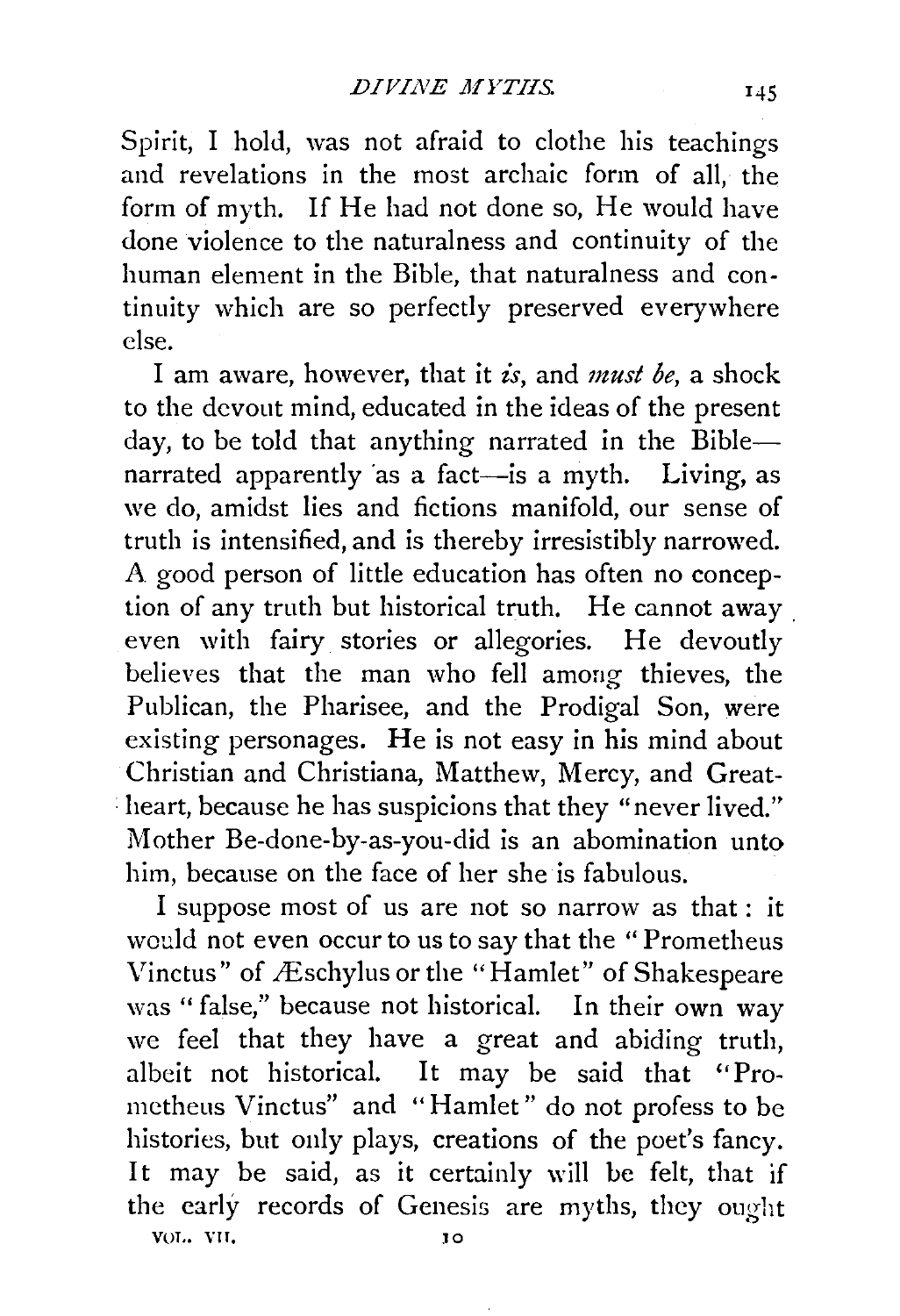## *DIVINE MYTHS.*

to be inscribed as myths, so \_that there should be no mistaking them. But that would be to shew an entire ignorance of the course of human thought. The myth never did distinguish itself from history, be cause it was ignorant of any such distinction. The myth was something that arose, like a flower, which grew like the blade in the field, men knew not how, as they lived their simple lives and their thoughts stirred within them. The myth was a natural, not an artificial, product; no one questioned it; no one said it was either true or false historically, because there was neither the motive to make the inquiry nor the possibility of deciding it. It would be a simple anachronism for the myths of Genesis to declare themselves to be unhistoric, and anachronisms are just the things we do *not* find in the Bible, because its human development is above all perfectly natural. It is, as I have pointed out, a perfectly orthodox position (whether right or. wrong) that the Book of Job is a religious drama, not a history; yet there is not a single hint to be found in the book itself that it is other than a sober narration of facts. The story of the Rich Man and Lazarus is more commonly considered as a parable ; but on the face of it it is a history, and there is nothing but internal evidence and the anaiogy of other parables to bring its historical character into question. The same may be said for the (always so-called) *parable* of the Prodigal Son. Yet this doubtfulness whether these Divine stories are fact or fiction makes no possible difference to the preacher. Finding them where they are, in the Gospel, he knows he may use them, and he does use them, *for all moral and spiritual purposes, exactly as if they were* literally true. And so, with regard to the early records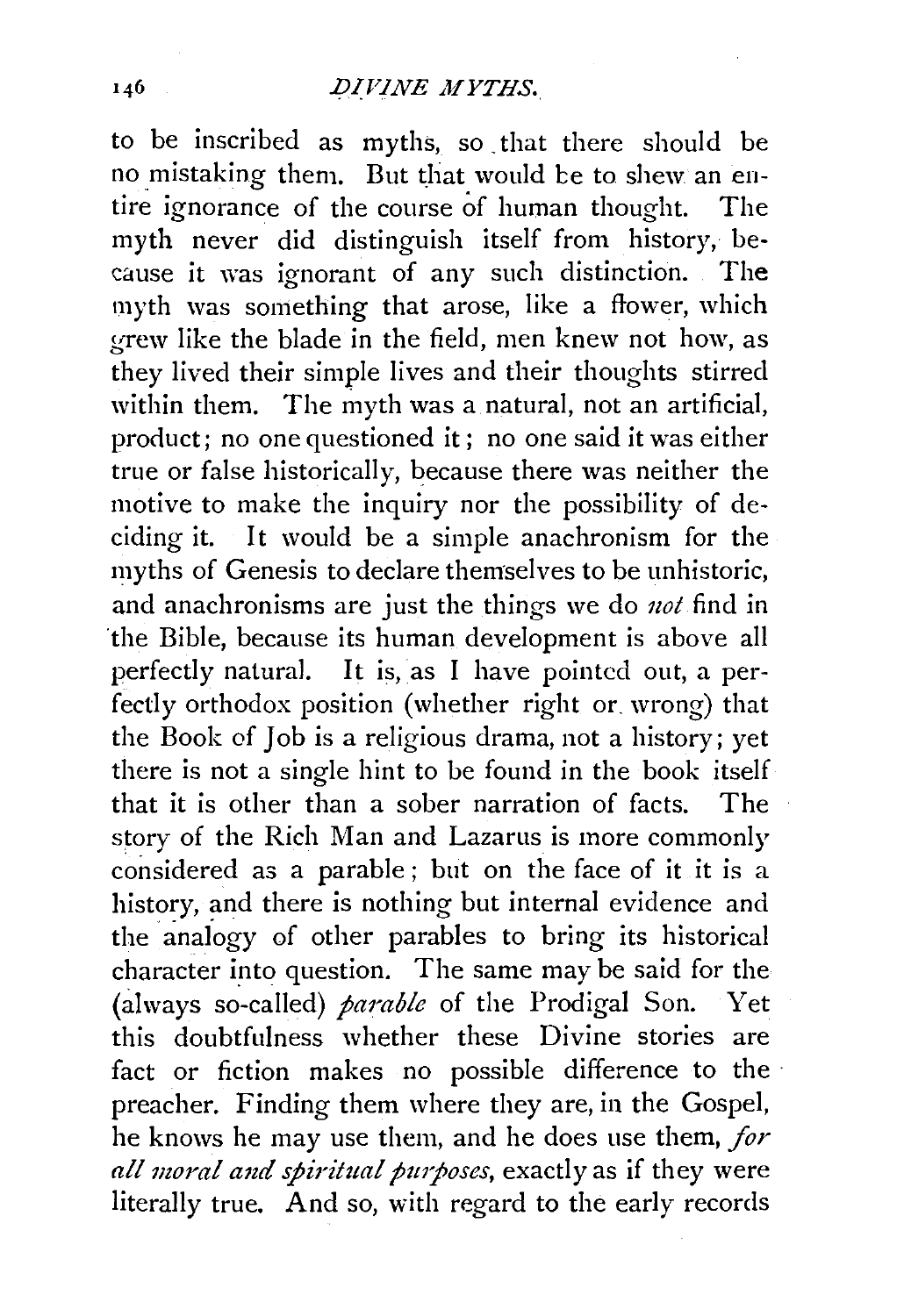of Genesis, finding them where we do, in the Bible, we have the warranty of the Holy Ghost for treating them as true for all moral and spiritual purposes ; but that is wholly independent of the question of historical truth.

Such is the substance of my argument. I wish to supplement it, first, by urging what seems to me the special value of the myth, regarded as to its outward form ; second, by anticipating the most obvious objections to its use.

The value then of the myth, as used in Scripture, is the negative but most important fact that, being unhistoric, it does not give any definite information as to facts. The Mosaic cosmogony, *e.g.,* tells us that God made the world, but gives us absolutely no real information as to how He made it. It may seem strange that this should be claimed as an advantage. Yet I make bold to say that one great necessity which controlled the Divine utterances was the necessity of *uot*  .anticipating the researches, the discoveries, the speculations, of history, of geology or of other sciences. It is surely evident to every one who has at all followed the progress of modern thought, that the Bible records were never intended to assist, much less to govern, the course of discovery and research. As a simple fact, those records have hindered the growth of science, because a kind of truth has been imputed to them which .they do not possess. Science has carried one position .after another against the vigorous opposition of those who claimed to have Genesis clearly on their side. Let .any one consider the long "conflict" between Scripture and Science. Let him recall all the ingenious and painful " reconciliations " by which the Mosaic cosmogony has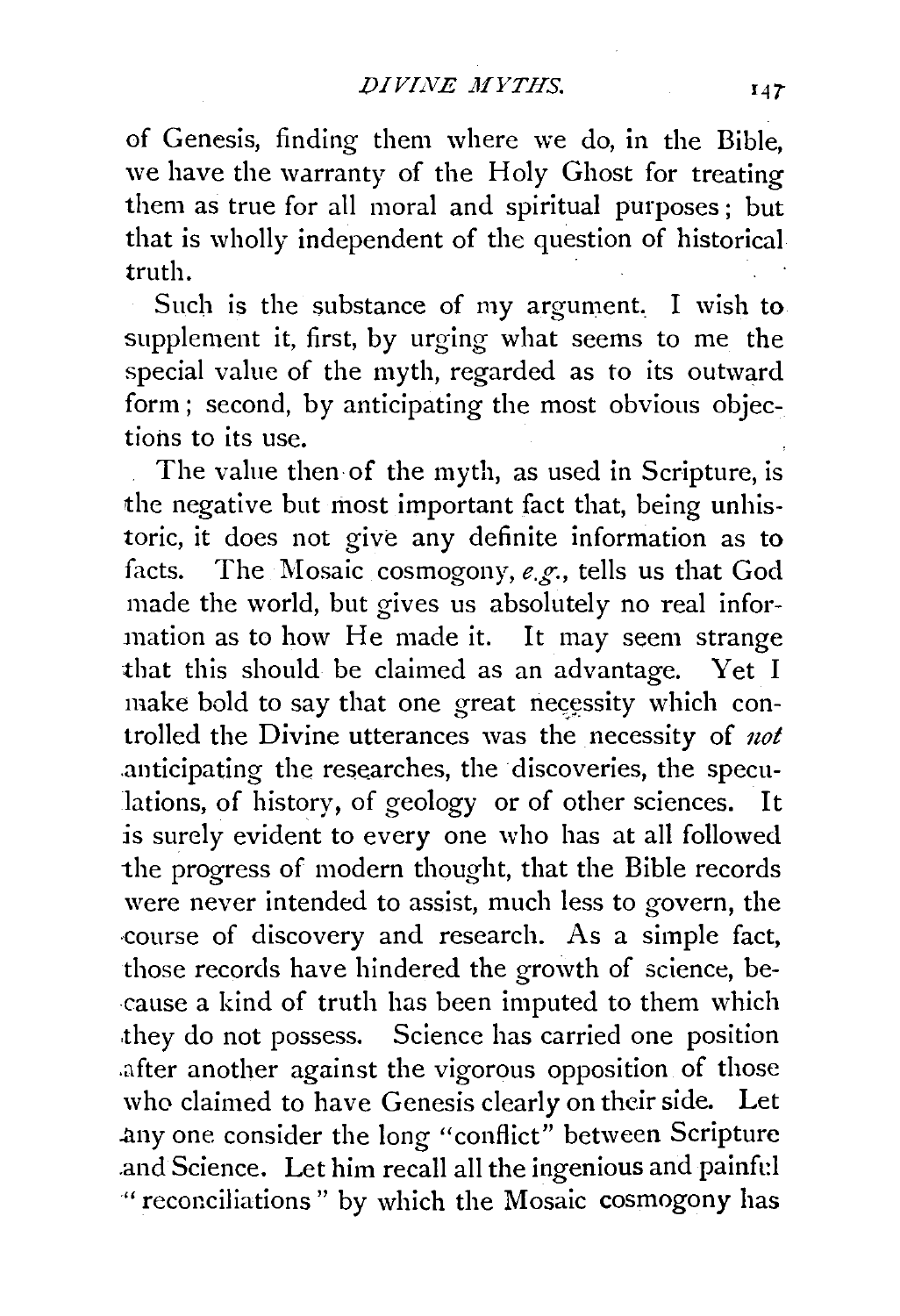been forced into agreement with, or even into support of, each established conclusion of geology. Let him think of the hopeless efforts made to maintain the universality of the Flood, and the dispersion of all animal life from one comparatively recent centre-efforts now practically abandoned in the face of overwhelming evidence to the contrary.

Now all this practical uselessness of the Scriptures. for any· scientific purpose seems to me one of their most Divine features. Surely if we believe that this. world is God's world ; that human powers of thought, of patient research, of brilliant theory, were given by God in order to be used; that He foresaw and foreordained that knowledge was to grow as it has grown and is growing; then we must believe that God always. meant to give "free play to all this use of human power, this growth of human knowledge. He could not have meant to anticipate, to trammel and fetter, that growth by a revelation which should occupy the same field as. the sciences of this century. In the name of God who gave it, I would protest against the very idea that the Bible should be used as a primer of ancient history, or a little handbook of geology. God made the world, but how He made it, and through what courses, He has left to the laborious research and quick intelligence of man to find out. God made man, but how long ago, or through what stages, or by what developments, He has left to man himself to find out, that man may exercise all his powers on the problem--and, it may be, confess himself ignorant after all. A similar principleseems to me to run all through the canon of Scripture. If there is one elementary truth of astronomy which is absolutely necessary, not only to a *correct,* but also *to* a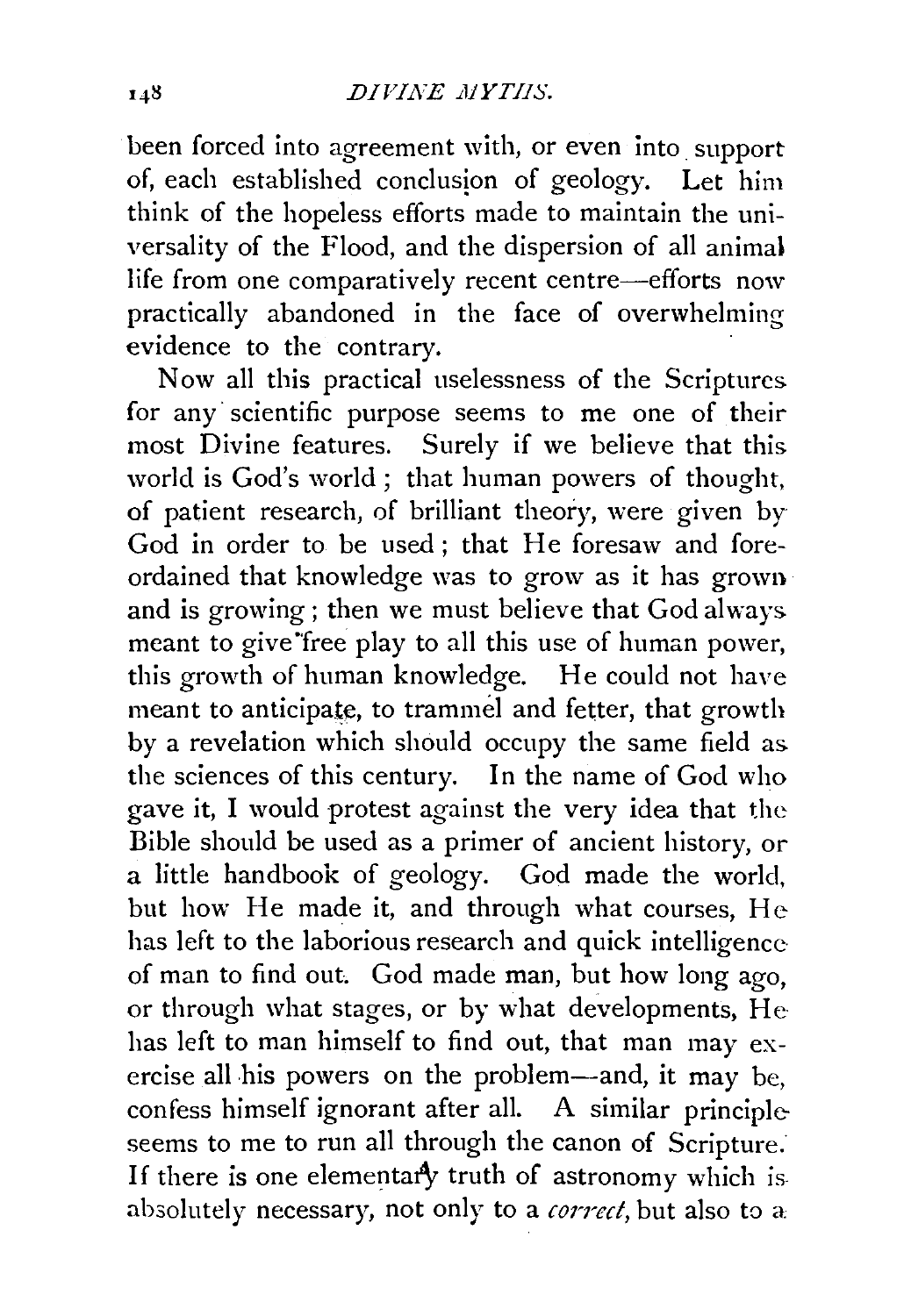*rworthy*, conception of the vastness and beauty of God's creation, it is the fact that the earth goes round the sun; and yet the Holy Writings gave no hint whatever of this fact, but, on the contrary, adopted the popular language, which entirely ignores it. The history of Israel twice cuts across the plane of secular history, once in Egypt, once in Assyria and Babylonia. After all the labour and ingenuity spent upon the subject, what is the practical result ? That the Sacred Records are allowed to be in general agreement with the manners and circumstances of those countries, but that it is impossible to piece together the Bible history and the history of the ancient world as learnt from other sources. Twenty different theories, *e.g.,* have been started as to who the Pharaoh of the Exodus was: several are plausible, none convincing. Are we not, then, driven to believe that the Divine Records do, in a most singular way, keep within their own lines, and avoid interference with the sphere of ordinary history? For, indeed, the Bible was intended to teach morality and religion and knowledge of God: it was not intended to throw any real light on history or on geology or on any other science.

I turn now to the objections which are sure to be urged against the theory of inspired myths.

And the first will be this, that it imports a hopeless confusion into the Old Testament writings ; that it makes it impossible to know whether we are reading fact or fiction ; that if we admit myths at all we can never say where they end.

I do not deny that the objection is serious. It arises out of the very nature, the very *naturalness*, of the outer form employed by Divine inspiration. Unqucs-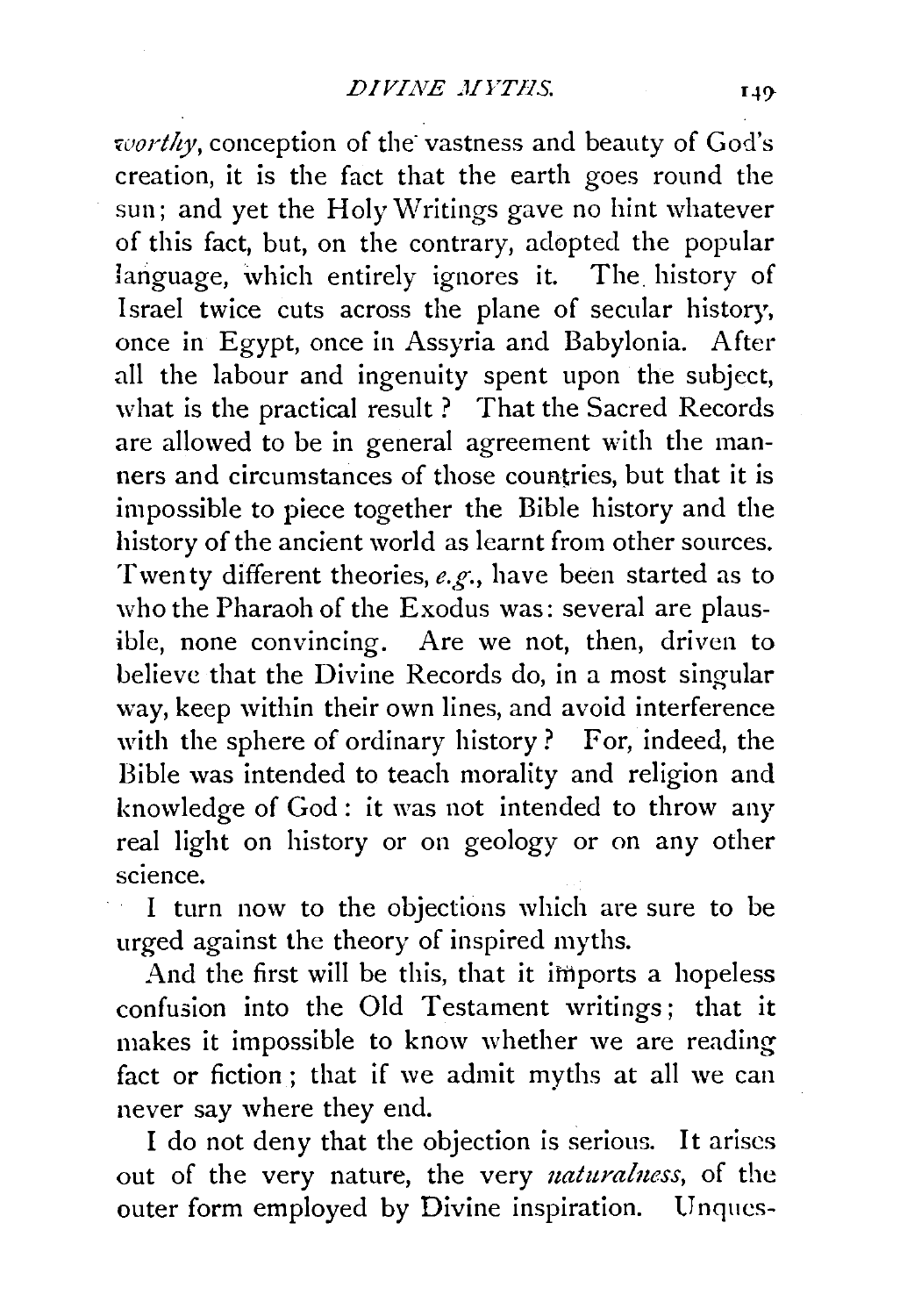## 150 *DIVINE MYTHS.*

tionably there are many different forms of literature to be found in the Bible, and it is not always possible to say where one ends and another begins. We are not unfrequently left to internal evidence to decide whaf is prose and what poetry, what drama and what history, what fact and what fiction. Ioshua's command to the sun to stand still is considered by some a plain narrative of fact, by others, a quotation from a book of poetry. Other instances might be multiplied to shew that fact and fiction (using the latter word in a perfectly innocent sense) are not always to be distinguished in the Old Testament. Scripture is never careful, as a modern book must of necessity be, to label its various portions with their precise literary character. Even in the New Testament there are some curious instances of a similar peculiarity, as it seems to us. Of the speeches recorded in the third Chapter of St. John, and in the second Chapter of the Epistle to the Galatians, no one knows, or can know, how much belongs to the original speaker and how much has been added by the writer: the one slides insensibly into the other. Now in a modern writer this would be simple dishonesty. In the case of St. John and St. Paul (even setting aside their inspiration) no one dreams of dishonesty : to do as they did was perfectly natural to their tone of thought.

It is not wonderful, then, if we cannot tell precisely where Divine myth slides into sacred history *?* It is a matter for internal testimony chiefly, and for comparison with the ascertained results of scientific research. If a man start with the assumption that everything in the Bible is true in the hardest literal sense, he will be in fearful danger of stumbling; if he start with the as-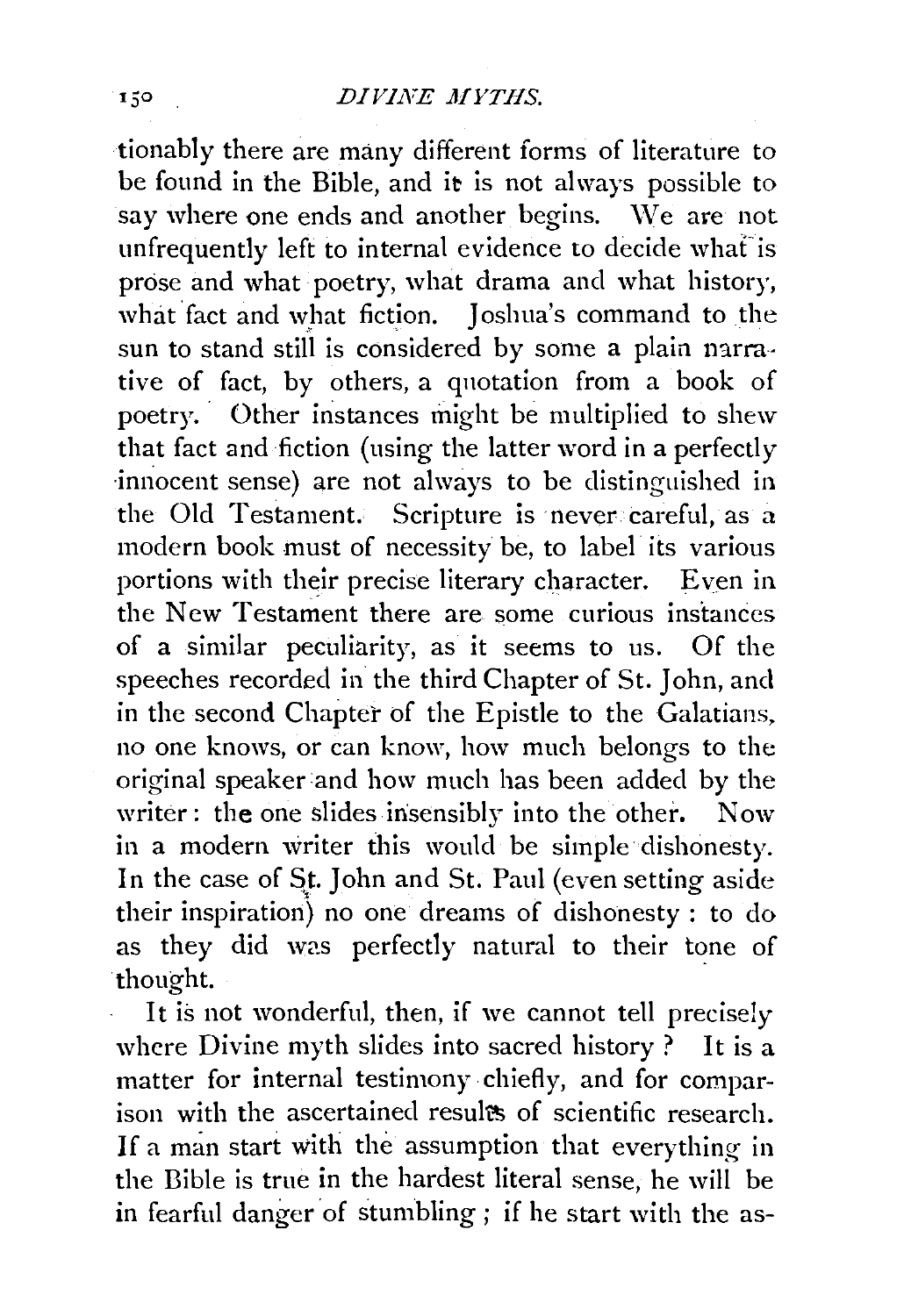sumption that the Mosaic writings are impudent forgeries, he will go wildly astray; if he believe that all the Scriptures, being God-inspired, are profitable for his soul, but that their historical value is merely a matter of evidence external and internal, he need neither stumble nor go astray: he may make mistakes, but his mistakes will be of small importance, and will not imperil his faith. For me, personally, sacred history begins with Abraham. His intense individuality stamps him as real. Adam may be a shadow; Enocli, Methuselah, Noah himself, shadows; but Abraham is a man of like passions with ourselves, and a man whose religious character, peculiar as it was and intensely personal, has yet stamped itself upon all his children, Jewish and Christian: Under the most extreme dissimilarity of outward circumstance and social manners, we look back through many thousand years, and recognize Abraham as our veritable living father in the faith of God.

But a far. more serious difficulty remains behind. It will be said, "If you admit myths in the Old Testament, how can you exclude them from the New? The resurrection of Christ is accounted a myth, a religious myth, embodying a pious hope, by a certain school of unbelief. Will you not put a powerful weapon into their hands?" ·

A weapon it might be, but one which could not really nor honestly serve them. If I believe that the Divine Inspiration employed myths when myths were natural and innocent, I am not any nearer believing that Divine Inspiration employed myths when myths were neither natural nor innocent. The first authors of written. records gravely reported myths without the least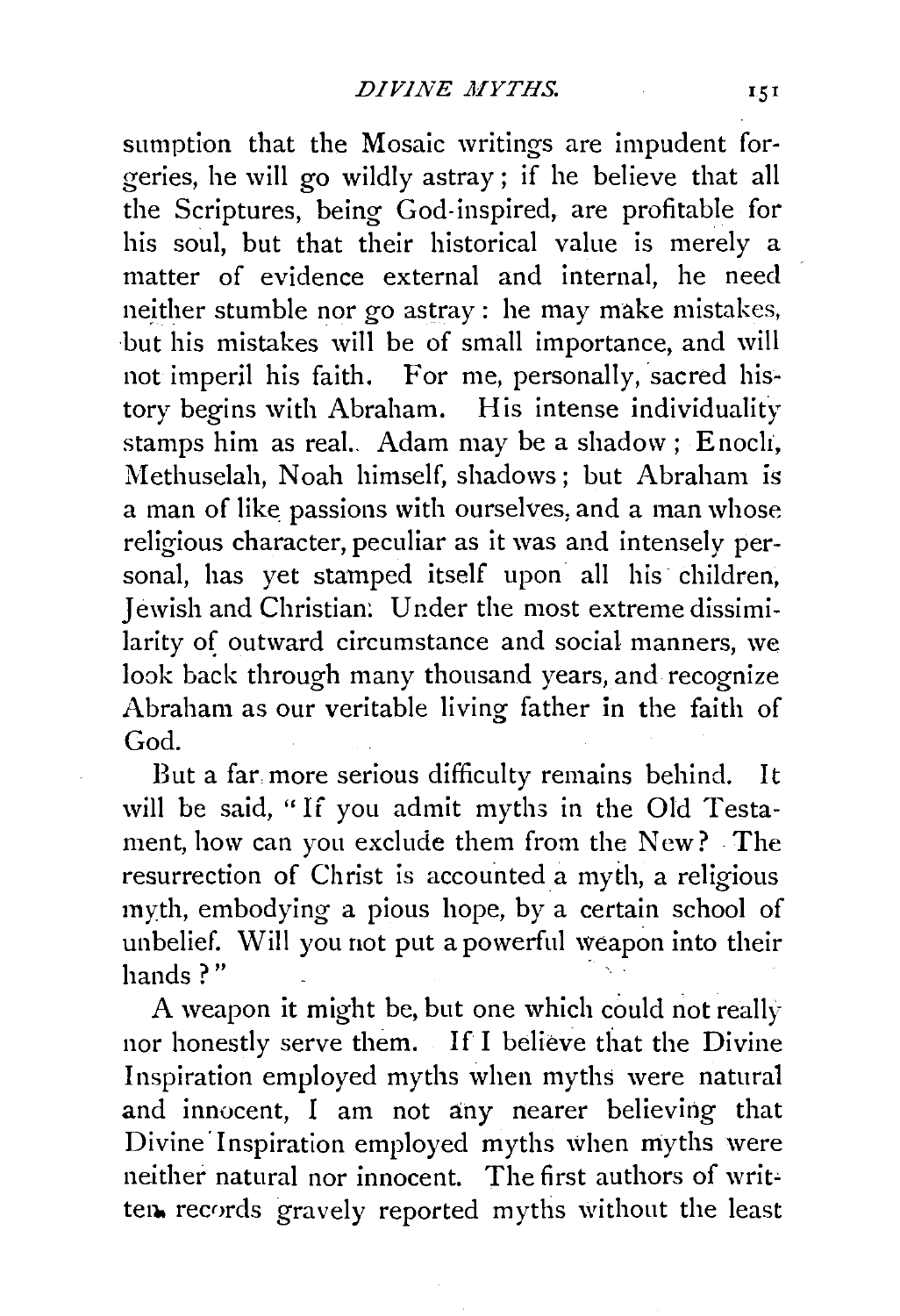#### *DIVINE JIYTHS.*

intention to deceive: if a modern writer did the same he would be accounted a liar. The very dissimilarity, the extreme contrast, between the conditions of time and place and thought of the Mosaic records on one side, and the Gospels on the other, render it impossible to carry over any argument from the one to the other. Myths were not the natural production of the apostolic age or of the age of Josephus ; the distinction between the actual and the imaginary was fully felt, and could not have been innocently ignored. It would neither have been natural nor morally possible for inspired men (or even merely honest men), narrating contemporary facts, of which they professed to be eye-witnesses, to add on a mythical Resurrection to an actual Crucifixion. For these two events are treated by the Christian writers as mutually complemental; they are two sides of one shield; in prophecy, in record, in argument, they go ever hand in hand. To hold that the one was a plain historical fact and the other a myth does the utmost violence to the whole character of the age and of the men, as Professor Godet has ably shewn. But to hold that the earliest records of Genesis are myths is only to bring them into perfect harmony with the mind of the earliest age.

I propose to conclude this paper with a brief examination of one of these Divine myths, as I have ventured to call them, in order to shew how entirely one who believes in Inspiration may accept the moral and spiritual teaching of a passage which he distinctly considers unhistoric. No passage from the early Mosaic records is more often referred to in the New Testament than the creation of Eve. None presents more startling difficulties, if accepted as describing a "physical fact." I think

ë,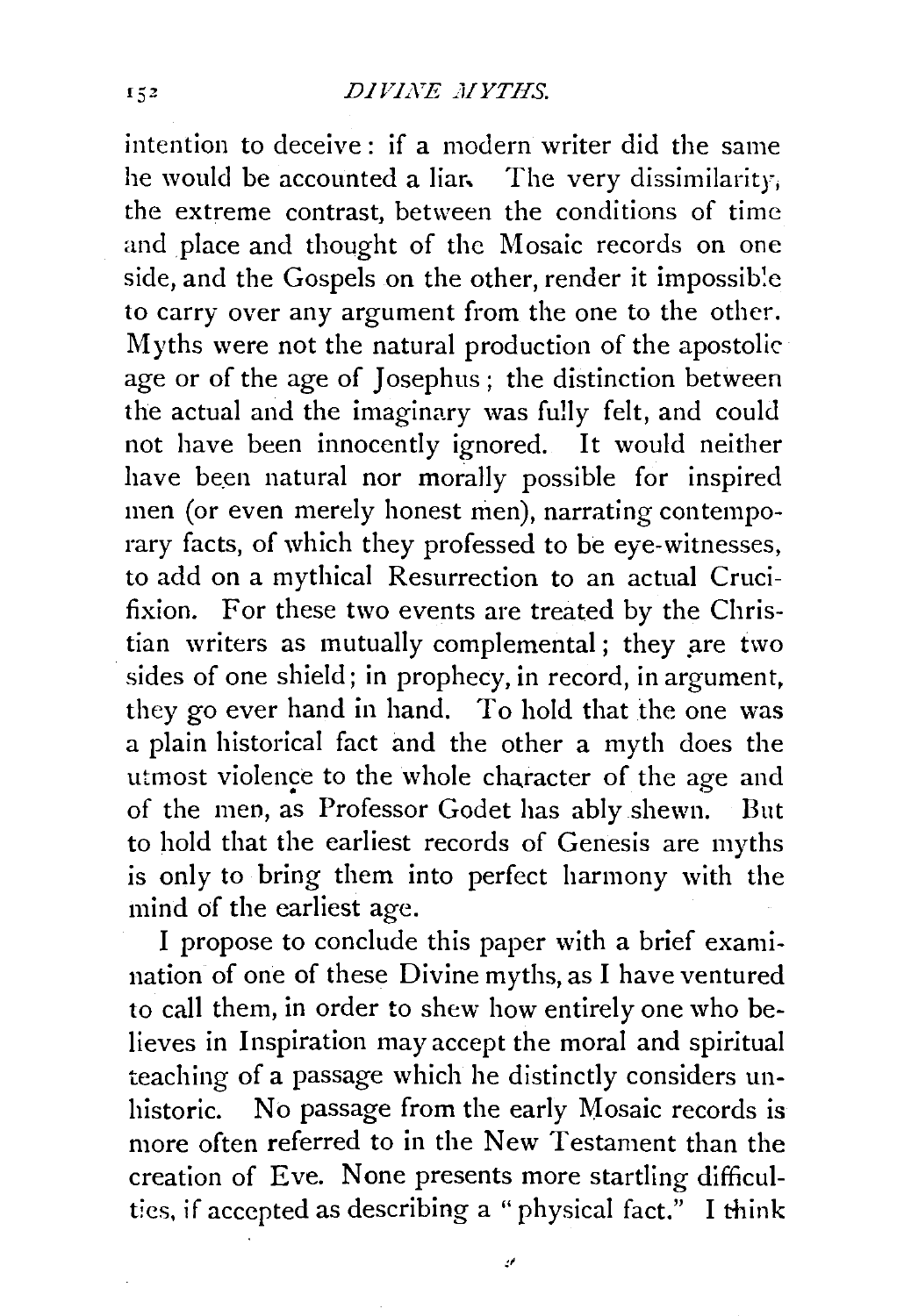it would be very difficult to find an educated layman, who had at all studied the subject, who still believed that passage to be literally true. I freely acknowledge for myself that I do not regard it as throwing any scientific light upon the origin of sex or the physical relation of woman to man. I should certainly suppose that man, whenever he did appear upon the scene, appeared, like all the other animals, male and female. And the geological evidence is tolerably convincing that men and women lived and multiplied long ages before any date which can be assigned to Adam and Eve as exist*ing personages.* 

But although I do not regard the story as *historic,*  yet I do most fully believe that it is *inspired*; and, therefore, I can most fully accept  $all$  the lessons, moral or spiritual, which our Lord and his apostles draw from that story. The myth of the creation of Eve is as true for all religious purposes as is the parable of the Good Samaritan. Under the form of a myth it sets forth to all ages the Divine purpose, the Divine ideal, the Divine meaning, in the relation of the sexes and in the institution. of marriage. This much is guaranteed by the fact of its being in the Bible, being part of the word of God, and is perfectly independent of any question of its historical value. To sum up briefly the moral teaching of this myth. It expresses the subordinate and (so to speak) derivative position of woman, as St. Paul so forcibly teaches. It expresses also the entire oneness and equality of nature between man and woman, as St. Paul is also careful to teach. Again, it expresses the Divine origin and ideal of marriage, as the indissoluble union of one and one, in the name of God. It remains as an inspired protest, not only against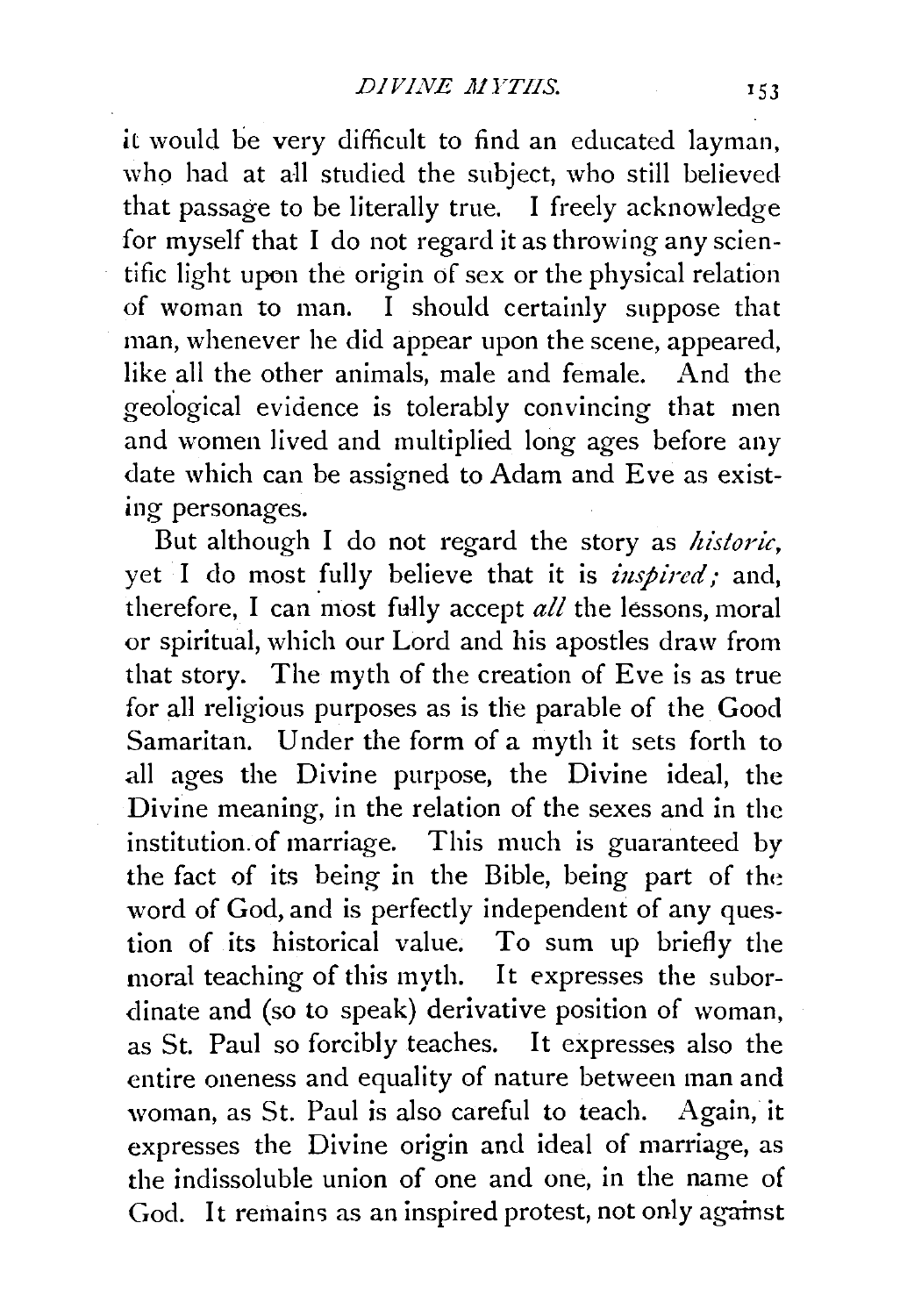. polygamy, but against every falling away from the pure ideal, as our Lord Himself pointed out when rebuking the facility of divorce.

'It expresses, too (what needs to be maintained in these days), the holiness of marriage from the beginning, quite irrespective of any outward forms. The State may interfere to regulate, the Church may intervene to bless ; but marriage itself is a " natural sacrament," essentially the same amongst virtuous heathens as amongst the most orthodox Christians.

All this is surely most important, and not one whit less true because it is taught us under the form of an inspired myth. But there is more truth, and deeper truth, to be found in it still. St. Paul teaches us that earthly marriage is a picture and symbol of "the mystical union that is betwixt Christ and his Church;" and he chooses the very words of Adam concerning Eve in order to set forth the union and unity which exists between Christ and his spiritual members.<sup>1</sup>

This opens up to us a whole. field of spiritual interpretation. Adam and Eve are types of Christ and the Church, just as .Hagar and Sarah are of the older and later Covenants. Adam slept, and his side was opened; Christ slept in death upon the cross, and. his side was opened by the Roman spear. From the side of Adam Eve was formed, and presented to him as his wife. From the side of Christ came forth those life-giving streams, the water and the blood, by which He doth sanctify and cleanse the Church, his bride, that He may present it to Himself a glorious Church, the Lamb's

<sup>&</sup>lt;sup>1</sup> The strong words of Ephesians v. 30 are almost certainly taken from Genesis ii. 23, as the following verse of the Epistle is simply quoted from the following verse in Genesis.